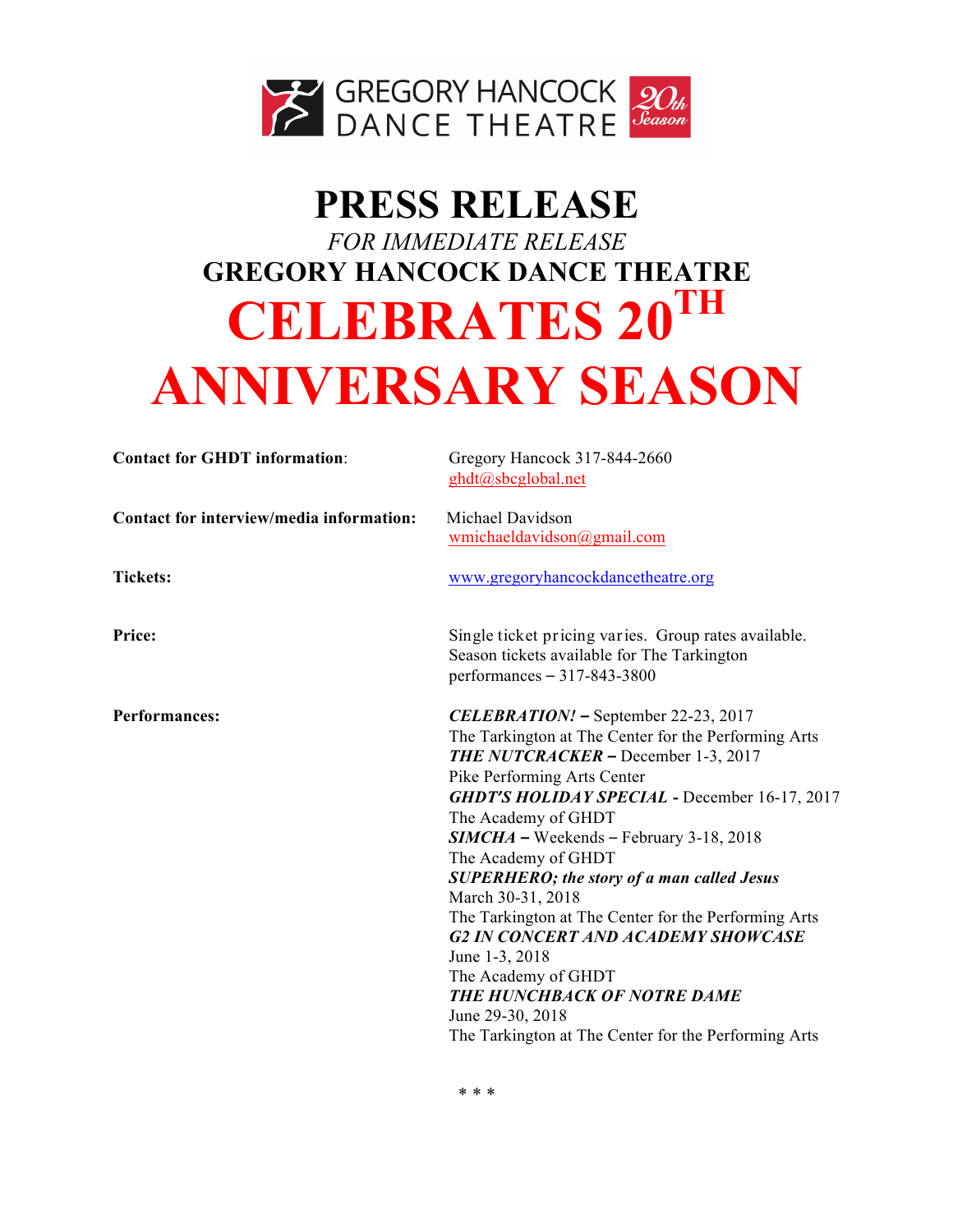

**Gregory Hancock Dance Theatre celebrates its 20<sup>th</sup> ANNIVERSARY SEASON. Established as a** professional theatrical dance company in 1997 and residing in Carmel, Indiana, GHDT has presented

more than 150 artistic works by Gregory Hancock, founder, choreographer and artistic director of GHDT, to diverse and dedicated audiences. Best known for cultural storytelling, vibrant music, powerful dancing and authentic costuming, GHDT continues to bring thought-provoking and heartfelt productions to the stage. Gregory Hancock Dance Theatre is the resident professional dance company at The Tarkington at The Center for the Performing Arts in Carmel, Indiana.

Gregory Hancock Dance Theatre opens its 20<sup>th</sup> Anniversary Season with *CELEBRATION!* This performance will take you down memory lane with highlights from 20 years of GHDT's storytelling through dance. GHDT will surprise you with archived favorites, excerpts from company masterpieces, and a new work! GHDT has been recognized for its exceptional theatrical dance performances while bringing creative programming to Central Indiana audiences for 20 seasons!

#### **Dates: September 22-23, 2017**

**Venue: The Tarkington at The Center for the Performing Arts, Carmel, Indiana**

Gregory Hancock Dance Theatre presents *THE NUTCRACKER*, a full-length modern version of the holiday classic, this coming December. Klara, a homeless orphan girl discovers the true meaning of the season through the gift and giving spirit of a homeless man. Experience the magic as the stage is filled with movement, music and color! Featuring the highly-talented dancers of G2, the pre-professional company of GHDT, and the students from The Academy of GHDT along with other young student dancers, **THE NUTCRACKER** is sure to add joy and cheer to your holiday season. This is a family favorite and appropriate for all ages.

**Dates: December 1-3, 2017 Venue: Pike Performing Arts Center, Indianapolis, Indiana** 

New this season, Gregory Hancock Dance Theatre will present *HOLIDAY SPECIAL!* Welcome in the season with this entertaining cabaret-style stage show featuring popular holiday music, original choreography by the GHDT professional dancers, and vocal performances by special guests! It will be a perfect evening for a night out on the town. Two performances only and seating is limited. **Dates: December 16-17, 2017**

**Venue: The Academy of Gregory Hancock Dance Theatre, 329 Gradle Drive, Carmel, Indiana** 

A popular repertoire piece of Gregory Hancock Dance Theatre, *SIMCHA* will be performed in a cabaretstyle setting in February 2018. This appropriate title is derived from the Hebrew word meaning gladness or joy and is often referred to for festive occasions. This production will offer a variety of Yiddish and Klezmer music with vignettes showcasing dance and costume from Jewish culture and heritage. Light refreshments will be served to round out the enchanting and festive evening.

# **Dates: Saturdays and Sundays, February 3-18, 2018**

**Venue: The Academy of Gregory Hancock Dance Theatre, 329 Gradle Drive, Carmel, Indiana**